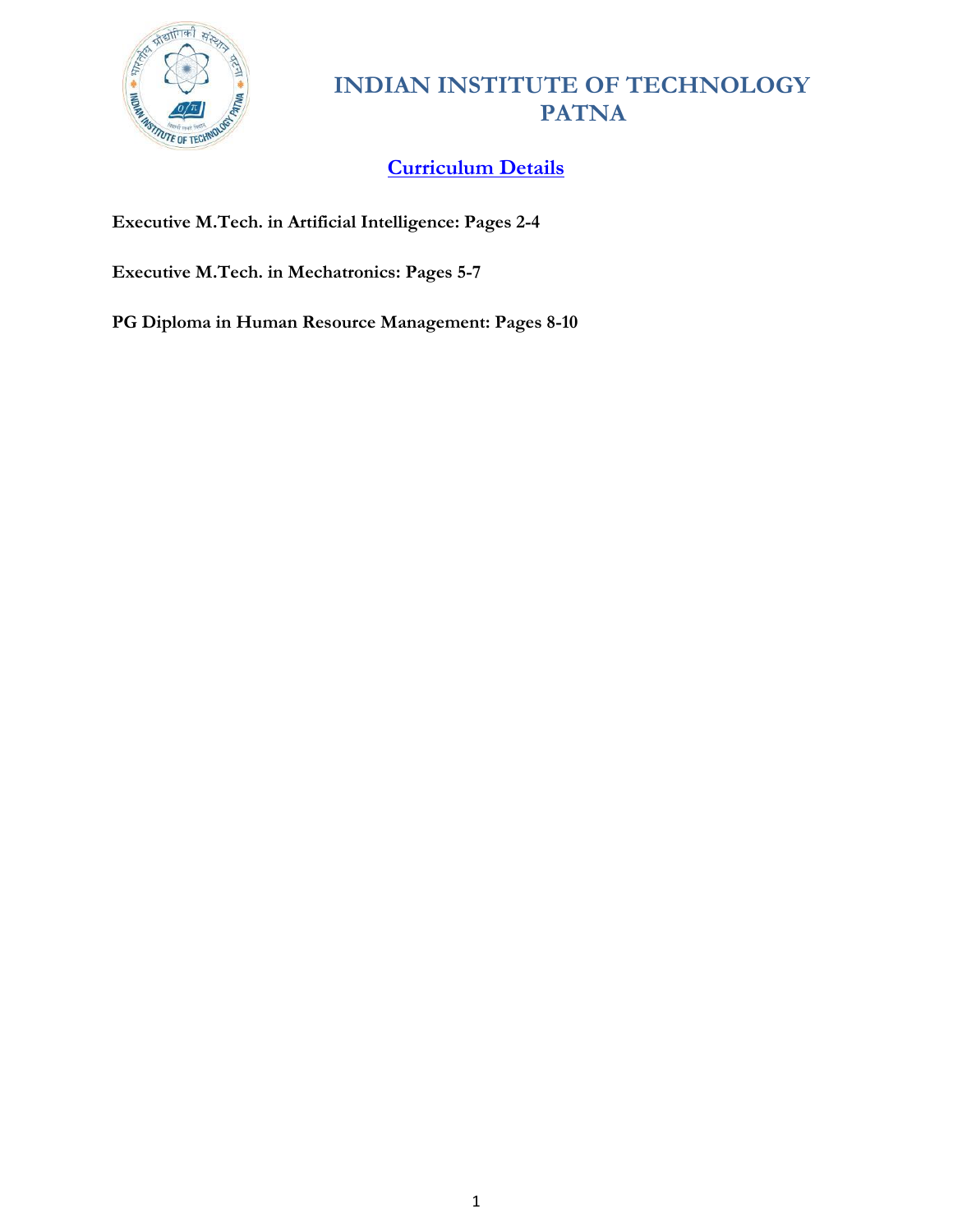

# **Executive M-Tech in Artificial Intelligence**

Department of Computer Science & Engineering

## Indian Institute of Technology Patna

### **Overview of Executive M-Tech Program in AI:**

From August 2022 semester, CSE department is offering a new MTech program known as Executive M-Tech Program in Artificial Intelligence (AI). This M.Tech. in AI program will offer students with deep knowledge of core and applied Artificial Intelligence, especially Speech, Video and Text Analytics. This program is aiming at imparting the necessary breadth and depth to the working executives in industry. This program is aiming at extending undergraduate computing skills with up-to-date and in-depth expertise in specialized areas of Speech Technologies, Computer Vision and Natural Language Processing etc.

### **Eligibility Criteria and Admission Process**

1. This program is exclusively for professionals working in the industry.

2. The candidate should have a BTech/BE degree in CS/EE/IT/ECE, or an MCA, an MSc/MS/ME/M.Tech. degree in CS/IT.

3. At least 60% marks or 6.5 CGPA in one of the qualifying exams (BTech/BE in CS/EE/IT/ECE, or MCA, or MSc/MS/ME/M.Tech. in CS/IT)

4. By the date of application deadline, the candidate must have a minimum three years of work experience in a relevant industry and be employed in industry at the time of applying. Internship experience, teaching experience, and the experience before completing the earliest qualifying degree (as listed above) are not counted.

5. Exceptional candidates with B.Tech./BE degree or an ME/M.Tech. degree in other disciplines will be considered, provided they have outstanding academic records and strong programming work experience in the industry (which should be clearly demonstrated in the application), and/or strong background in machine learning/data science related areas (which should be clearly demonstrated in the application). The right to shortlist such candidates (with a different academic training background other than those listed in Point 2) will remain with IIT Patna. The objective criteria regarding minimum experience and marks in qualifying exam remain the same as mentioned above.

### **Credit Structure**

Credits are assigned to the courses based on the following general pattern:

(a) Two credits for each lecture period. Thus, a course with 3 lecture hours in a week will have  $3 \times 2 = 6$ credits.

(b) One credit per hour for each Laboratory or Practical, Seminar or Project/Thesis session. Thus, a laboratory course with 3 practical hours in a week will have  $3\times1=3$  credits

(c) Each semester will last 14 weeks. Thus, to earn 6 course credits,  $3\times14=42$  lectures contact hours during the whole semester are needed to be attended. Likewise, to earn 3 practical credits,  $3\times14=42$ laboratory contact hours are needed to be attended during the whole semester.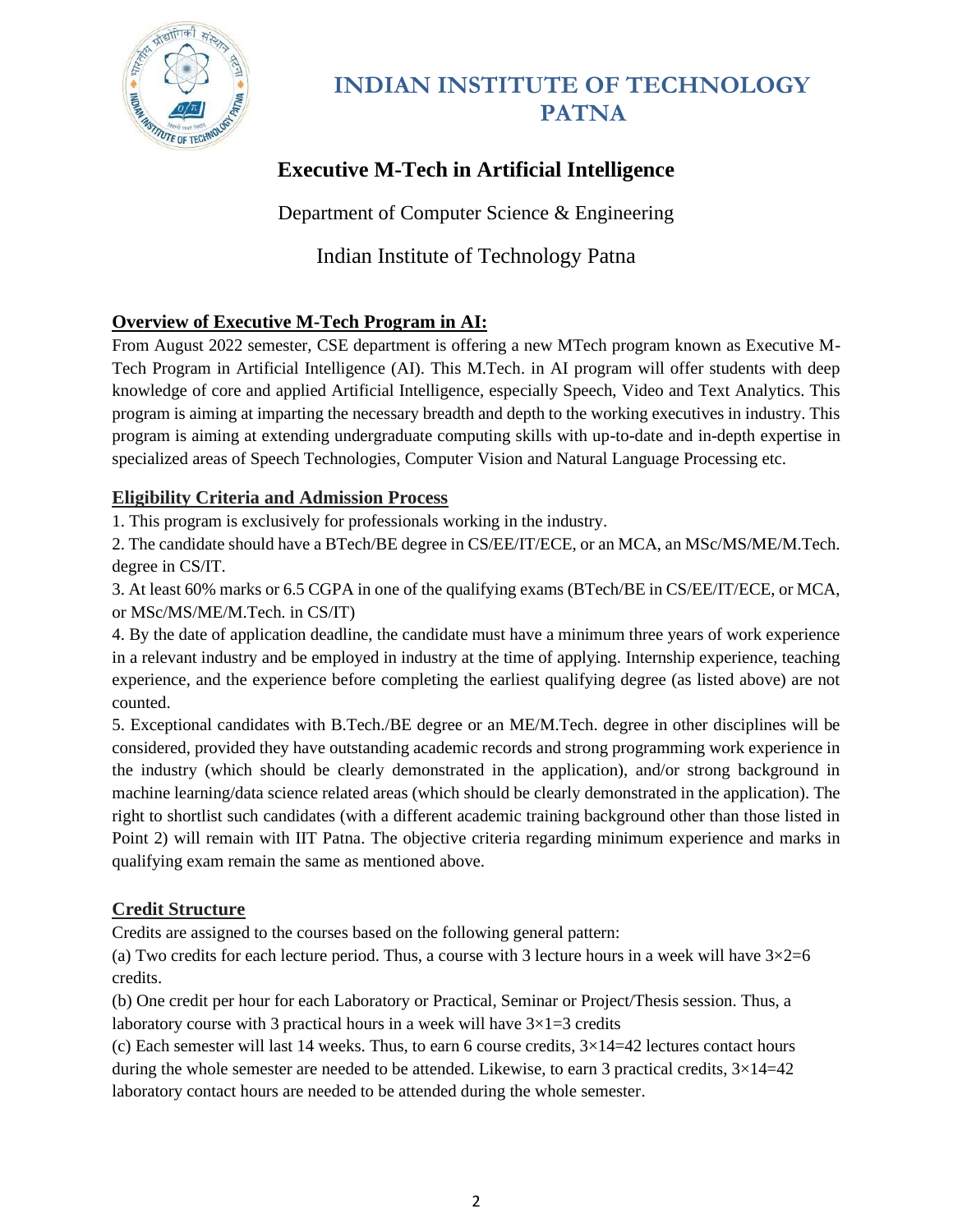

# Course structure for Executive M-Tech Program in AI **Semester I:**

| SI.          | Course        | <b>Course Title</b>                        | L              | T                | P                       | $\mathbf C$    |
|--------------|---------------|--------------------------------------------|----------------|------------------|-------------------------|----------------|
| No.          | <b>Number</b> |                                            |                |                  |                         |                |
| 1.           | CS561         | Artificial Intelligence                    | 3              | $\overline{0}$   | $\Omega$                | 6              |
| 2.           | <b>CS XXX</b> | Scientific Computing using Python          | 3              | $\overline{0}$   | $\Omega$                | 6              |
| 3.           | CS564         | Foundations of Machine Learning            | 3              | $\theta$         | $\theta$                | 6              |
| 4.           | <b>CS XXX</b> | Linear Algebra and Optimization techniques | 3              | $\Omega$         | $\Omega$                | 6              |
| 5.           | CS XXX        | Elective-I                                 | 3              | $\overline{0}$   | $\overline{0}$          | 6              |
| 6.           | <b>CS XXX</b> | AI Lab-I                                   | $\theta$       | $\theta$         | 3                       | 3              |
| 7.           | HS5XX         | <b>HSS</b> Elective                        | $\overline{2}$ | $\overline{0}$   | $\Omega$                | $\overline{4}$ |
| <b>TOTAL</b> |               |                                            | 17             | $\boldsymbol{0}$ | $\overline{\mathbf{3}}$ | 37             |

## **Semester II:**

| SI.              | Course            | <b>Course Title</b>                         | L              | T                | P        | $\mathbf C$    |
|------------------|-------------------|---------------------------------------------|----------------|------------------|----------|----------------|
| No.              | <b>Number</b>     |                                             |                |                  |          |                |
| 1.               | CS551             | Intro to Deep Learning                      | 3              | $\theta$         | $\theta$ | 6              |
| 2.               | <b>CS XXX</b>     | <b>Computer Vision and Image Processing</b> | 3              | $\theta$         | $\theta$ | 6              |
| 3.               | CS563             | <b>Natural Language Processing</b>          | 3              | $\overline{0}$   | $\theta$ | 6              |
| $\overline{4}$ . | <b>CS XXX</b>     | Elective-II                                 | 3              | $\theta$         | $\theta$ | 6              |
| 5.               | <b>CS/ME/EEXX</b> | Elective-III                                | 3              | $\theta$         | $\Omega$ | 6              |
| 6.               | <b>CS XXX</b>     | AI Lab-II                                   | $\theta$       | $\theta$         | 3        | 3              |
| 7.               | HS5XX             | <b>HSS</b> Elective                         | $\overline{2}$ | $\overline{0}$   | $\theta$ | $\overline{4}$ |
| <b>TOTAL</b>     |                   |                                             | 17             | $\boldsymbol{0}$ | 3        | 37             |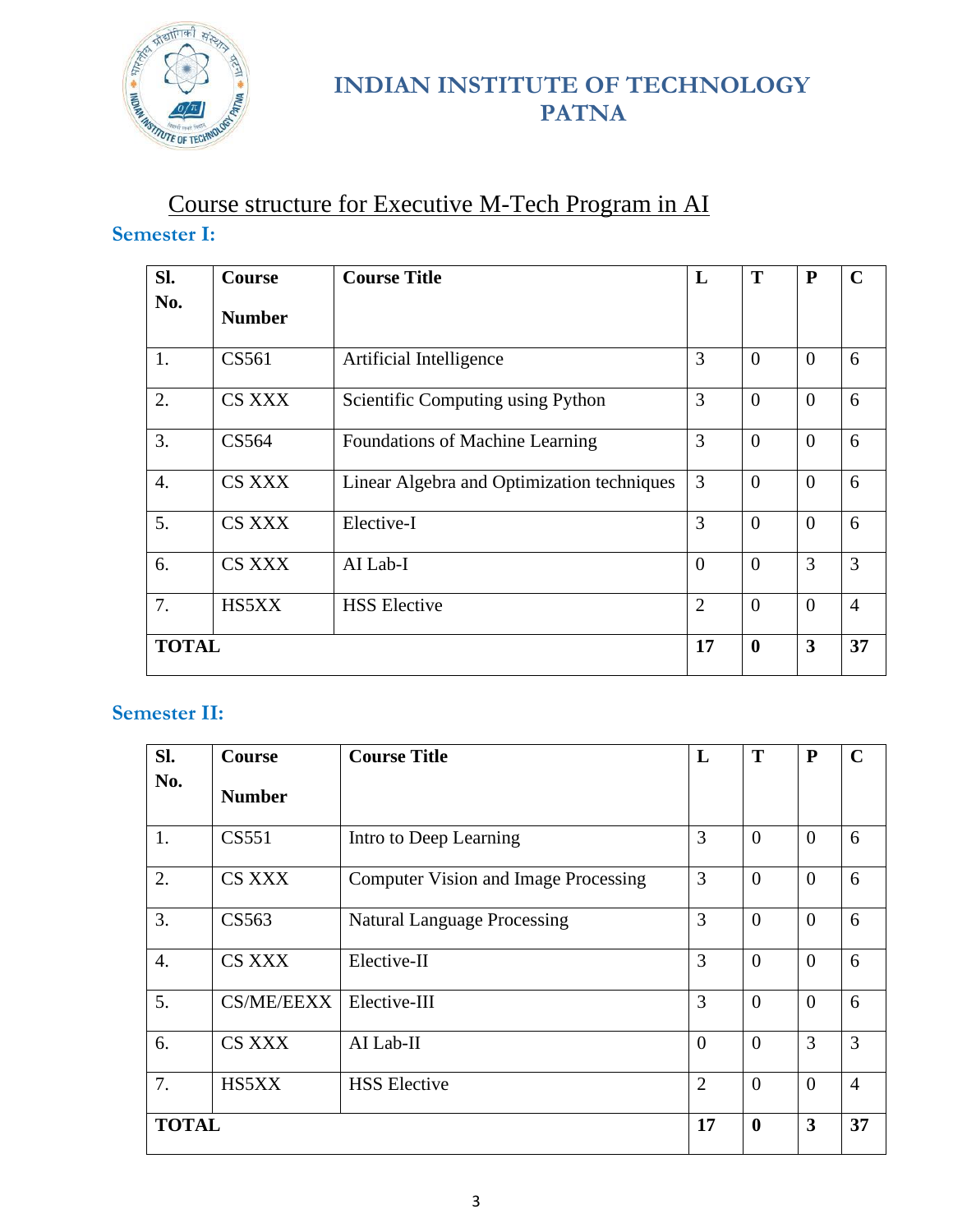

## **Semester III:**

| Sl.          | Course        | <b>Course Title</b> | L | т | D  |    |
|--------------|---------------|---------------------|---|---|----|----|
| No.          | <b>Number</b> |                     |   |   |    |    |
| . .          | CS6XX         | Project Thesis-I    | v | v | 24 | 24 |
| <b>TOTAL</b> |               |                     |   |   |    | 24 |

### **Semester IV:**

| Sl.          | Course        | <b>Course Title</b> | ┻        | Т | ח  |    |
|--------------|---------------|---------------------|----------|---|----|----|
| No.          | <b>Number</b> |                     |          |   |    |    |
| .,           | CS6XX         | Project Thesis-II   | <b>U</b> | v | 24 | 24 |
| <b>TOTAL</b> |               |                     |          |   |    | 24 |

#### **Total Credits: 122 (1232 hours)**

- **L**: Lecture hours per week
- **T**: Tutorial hours per week
- **P**: Practical/Laboratory hours per week
- **C**: Credits

#### **Elective Courses:**

- 1. CS5XX Introduction to Blockchain and Cryptocurrency
- 2. CS5XX Cryptography
- 3. CS5XX Introduction to Data science
- 4. CS5XX Social Network Analysis
- 5. CS5XX Software Engineering
- 6. CS5XX Database Management Systems
- 7. CS5XX Advances in Algorithms
- 8. CS5XX Graph Theory
- 9. CS5XX Time Series Analysis
- 10. CS5XX Distributed Systems
- 11. CS5XX Computer Graphics
- 12. CS5XX Big Data Analytics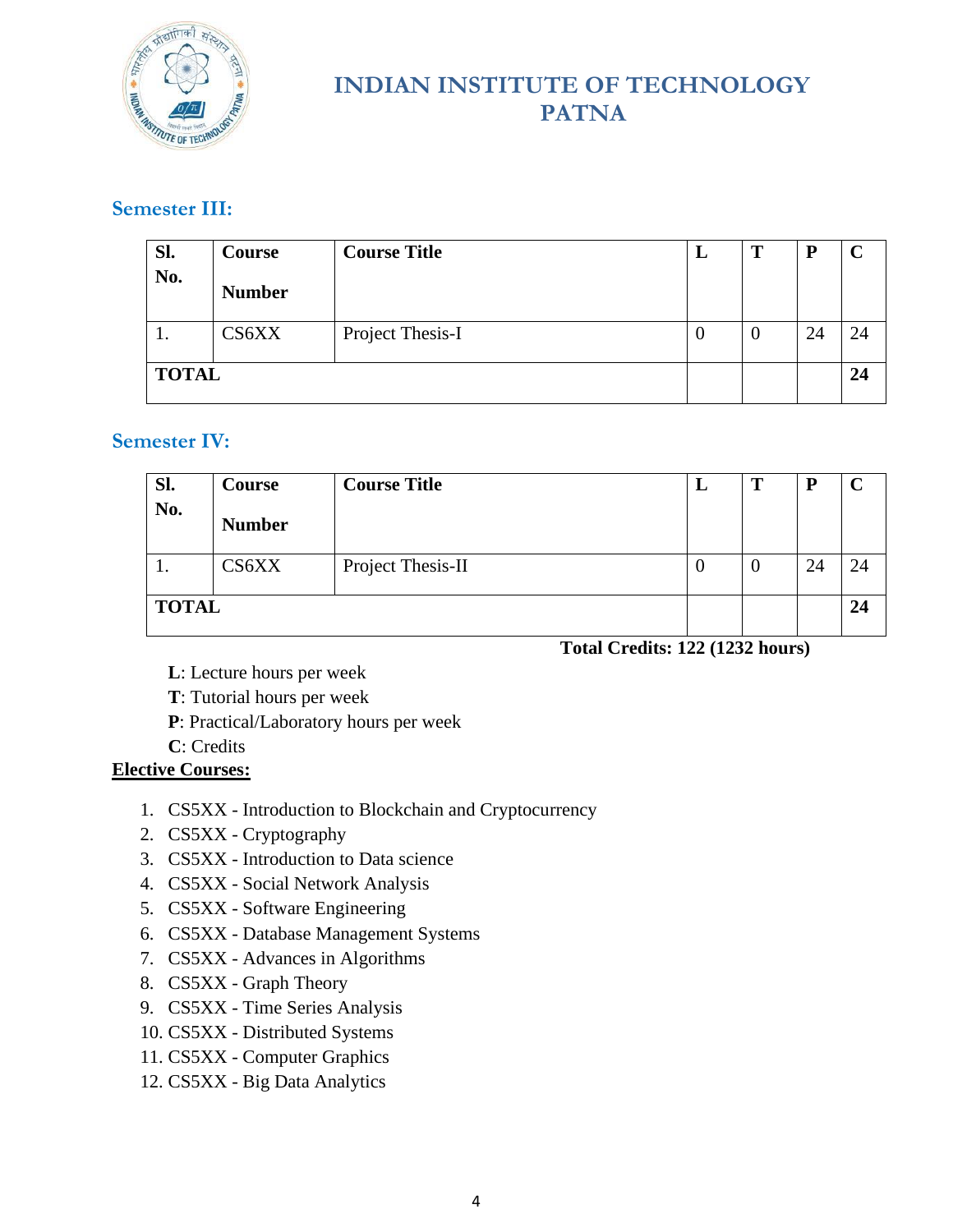

# **Executive M-Tech in Mechatronics**

Department of Mechanical Engineering

Indian Institute of Technology Patna

### **Overview of Executive M-Tech Program in Mechatronics:**

Department of Mechanical Engineering offers an Executive M-Tech. program in Mechatronics. Mechatronics is a multi-disciplinary study dealing with the integration of mechanical devices, actuators, sensors, electronics, intelligent controllers and computers. Many new generations of consumer or commercial products can be classified as mechatronic products as they involve mechanical as well as electronic components. The program is designed to provide in-depth knowledge in the fundamentals, modelling, simulation, analysis, and operation of mechatronic systems.

#### **Eligibility Criteria and Admission Process**

1. This programme is exclusively for industry professionals working.

2. The candidate should have a B-Tech./BE or equivalent degree in Mechanical / Production /Aerospace/ Electrical/ Electronics & Communication/ Instrumentation Engineering or MSc in Electronics and Instrumentation for Mechatronics.

3. At least 60% marks (or a CGPA of 6.5 on a 10-point scale) in the final qualifying examination.

4. By the date of the application deadline, the candidate must have a minimum of three years of work experience in a relevant industry and be employed in the industry at the time of applying. Internship experience, teaching experience, and the experience before completing the earliest qualifying degree (as listed above) are not counted.

5. Exceptional candidates with a B-Tech./BE degree or a ME/M-Tech. degree in other disciplines will be considered, provided they have outstanding academic records and extensive work experience in the industry (which should be clearly demonstrated in the application), and/or strong background in the specialization chosen/related areas (which should be clearly demonstrated in the application). The right to shortlist such candidates (with a different academic training background other than those listed in Point 2) will remain with IITP. The objective criteria regarding minimum experience and marks in the qualifying exam remain the same as mentioned above.

#### **Credit Structure**

Credits are assigned to the courses based on the following general pattern: (a) Two credits for each lecture period. Thus, a course with 3 lecture hours in a week will have  $3 \times 2$ =6credits. (b) One credit per hour for each Laboratory or Practical, Seminar or Project/Thesis session. Thus, a laboratory course with 3 practical hours in a week will have  $3\times1=3$  credits

(c) Each semester will last 14 weeks. Thus, to earn 6 course credits,  $3\times14=42$  lectures contact hours during the whole semester are needed to be attended. Likewise, to earn 3 practical credits,  $3\times14=42$  laboratory contact hours are needed to be attended during the whole semester.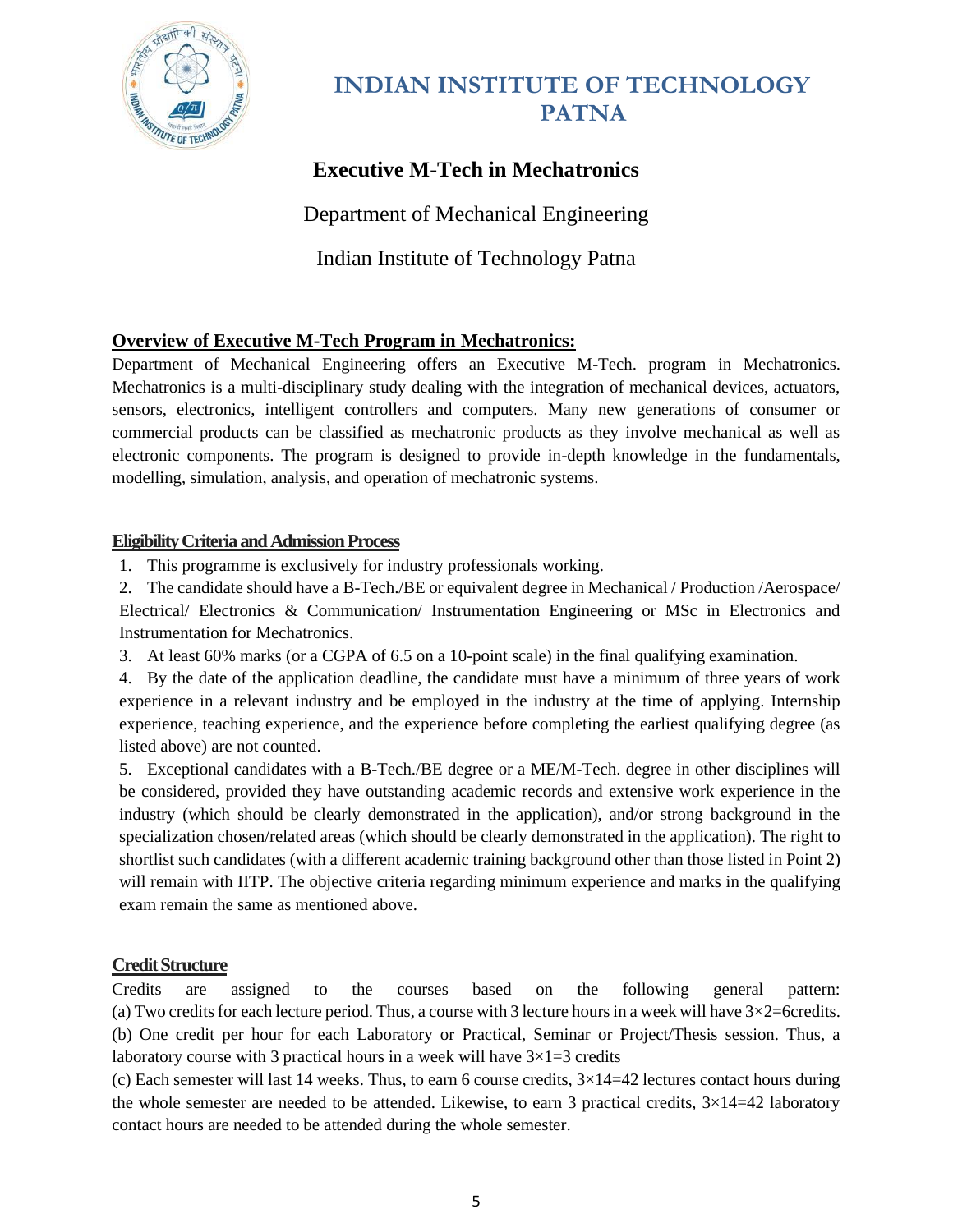

# Course structure for Executive M-Tech Program in Mechatronics

## **Semester I:**

| SI.          | <b>Course</b> | <b>Course Title</b> | L        | T                | ${\bf P}$ | $\mathbf C$ |
|--------------|---------------|---------------------|----------|------------------|-----------|-------------|
| No.          |               |                     |          |                  |           |             |
|              | <b>Number</b> |                     |          |                  |           |             |
| 1.           | <b>MH501</b>  | Fundamentals of     | 3        | $\theta$         | $\Omega$  | 6           |
|              |               | Mechatronics        |          |                  |           |             |
| 2.           | MH503         | Advanced            | 3        | $\theta$         | $\Omega$  | 6           |
|              |               | Engineering         |          |                  |           |             |
|              |               | Mathematics         |          |                  |           |             |
| 3.           | ME/CS/EE      | Elective-I          | 3        | $\Omega$         | $\Omega$  | 6           |
| 4.           | ME/CS/EE      | Elective-II         | 3        | $\Omega$         | $\Omega$  | 6           |
| 5.           | ME/CS/EE      | Elective-III        | 3        | $\theta$         | $\Omega$  | 6           |
| 6.           | MH519         | Mechatronics        | $\Omega$ | $\Omega$         | 3         | 3           |
|              |               | Lab-I               |          |                  |           |             |
| 7.           | HS5XX         | Management          | 3        | $\theta$         | $\Omega$  | 6           |
|              |               | Elective-I          |          |                  |           |             |
| <b>TOTAL</b> |               |                     | 18       | $\boldsymbol{0}$ | 3         | 39          |

## **Semester II:**

| SI.          | <b>Course</b> | <b>Course Title</b>                                                   | L        | T                | ${\bf P}$ | $\mathbf C$ |
|--------------|---------------|-----------------------------------------------------------------------|----------|------------------|-----------|-------------|
| No.          | <b>Number</b> |                                                                       |          |                  |           |             |
| 1.           | MH502         | <b>Sensors</b><br>and<br>Actuators                                    | 3        | $\Omega$         | $\Omega$  | 6           |
| 2.           | <b>MH504</b>  | Modelling<br>and<br>Simulation<br>of<br>Mechatronic<br><b>Systems</b> | 3        | $\theta$         | $\Omega$  | 6           |
| 3.           | ME/CS/EE      | Elective-I                                                            | 3        | $\theta$         | $\theta$  | 6           |
| 4.           | ME/CS/EE      | Elective-II                                                           | 3        | $\Omega$         | $\Omega$  | 6           |
| 5.           | ME/CS/EE      | Elective-III                                                          | 3        | $\theta$         | $\Omega$  | 6           |
| 6.           | <b>MH520</b>  | Mechatronics<br>Lab-II                                                | $\Omega$ | $\overline{0}$   | 3         | 3           |
| 7.           | HS5XX         | Management<br>Elective-II                                             | 3        | $\theta$         | $\theta$  | 6           |
| <b>TOTAL</b> |               |                                                                       | 18       | $\boldsymbol{0}$ | 3         | 39          |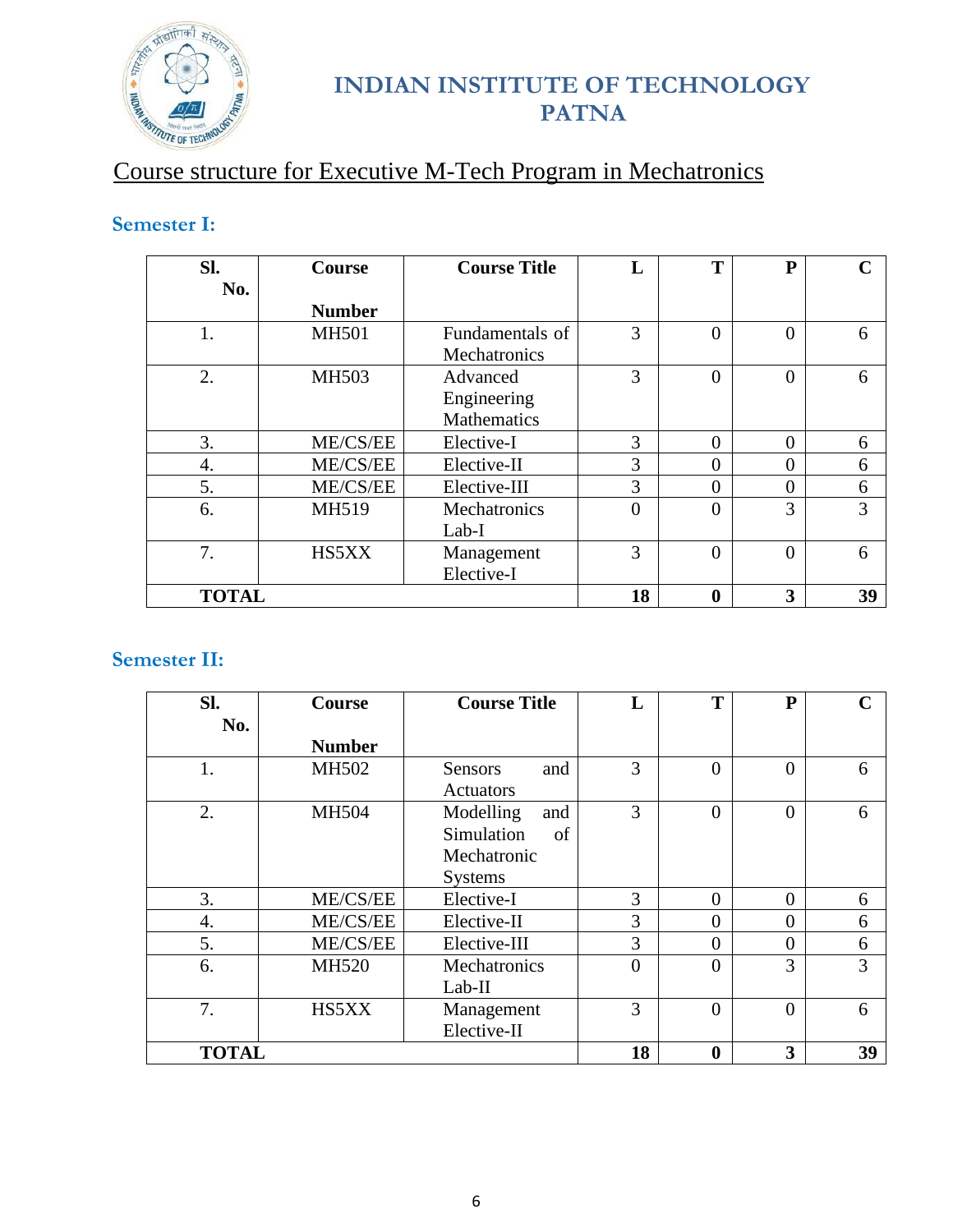

### **Semester III:**

| Sl.<br>No.   | Course        | <b>Course Title</b> | m |    |    |
|--------------|---------------|---------------------|---|----|----|
|              | <b>Number</b> |                     |   |    |    |
| . .          | MH6XX         | Project Thesis-I    |   | 20 | ∠⊾ |
| <b>TOTAL</b> |               |                     |   |    |    |

### **Semester IV:**

| Sl.<br>No.   | Course        | <b>Course Title</b> |  |    |  |
|--------------|---------------|---------------------|--|----|--|
|              | <b>Number</b> |                     |  |    |  |
| . .          | MH6XX         | Project Thesis-II   |  | 24 |  |
| <b>TOTAL</b> |               |                     |  |    |  |

**Total Credits: 122 (1204 hours)**

- **L**: Lecture hours per week
- **T**: Tutorial hours per week
- **P**: Practical/Laboratory hours per week
- **C**: Credits

### **Elective Courses**

- 1. ME501: Robotics: Advanced Concepts and Analysis (3-0-0-6)
- 2. ME512: Mobile Robotics (3-0-0-6)
- 3. ME533: Finite Element Analysis (3-0-0-6)
- 4. ME506: Computer numerical controlled machine tools (3-0-0-6)
- 5. ME504: Vehicle Dynamics and Multi-body Systems (3-0-0-6)
- 6. ME510: Robot Motion Planning (3-0-0-6)
- 7. ME5XX: Soft Robots: Design, Modeling and Manufacturing
- 8. ME5XX: Digital manufacturing and Industry 4.0 (3-0-0-6)1
- 9. EE525: Digital Image Processing (3-0-0-6)
- 10. EE528: Deep learning for video surveillance systems (3-0-0-6)
- 11. EE575: Embedded System Integration (3-0-0-6)
- 12. CS566: Advanced Machine Learning (3-0-0-6)
- 13. CS565: Cloud Computing (3-0-0-6)

### **Management Elective Courses (Offered By HSS Department)**

- 1. Business Ethics (HS552) (3-0-0-6)
- 2. Organization Behaviour (HS751) (3-0-0-6)
- 3. Sourcing and Managing Talents (HS752) (3-0-0-6)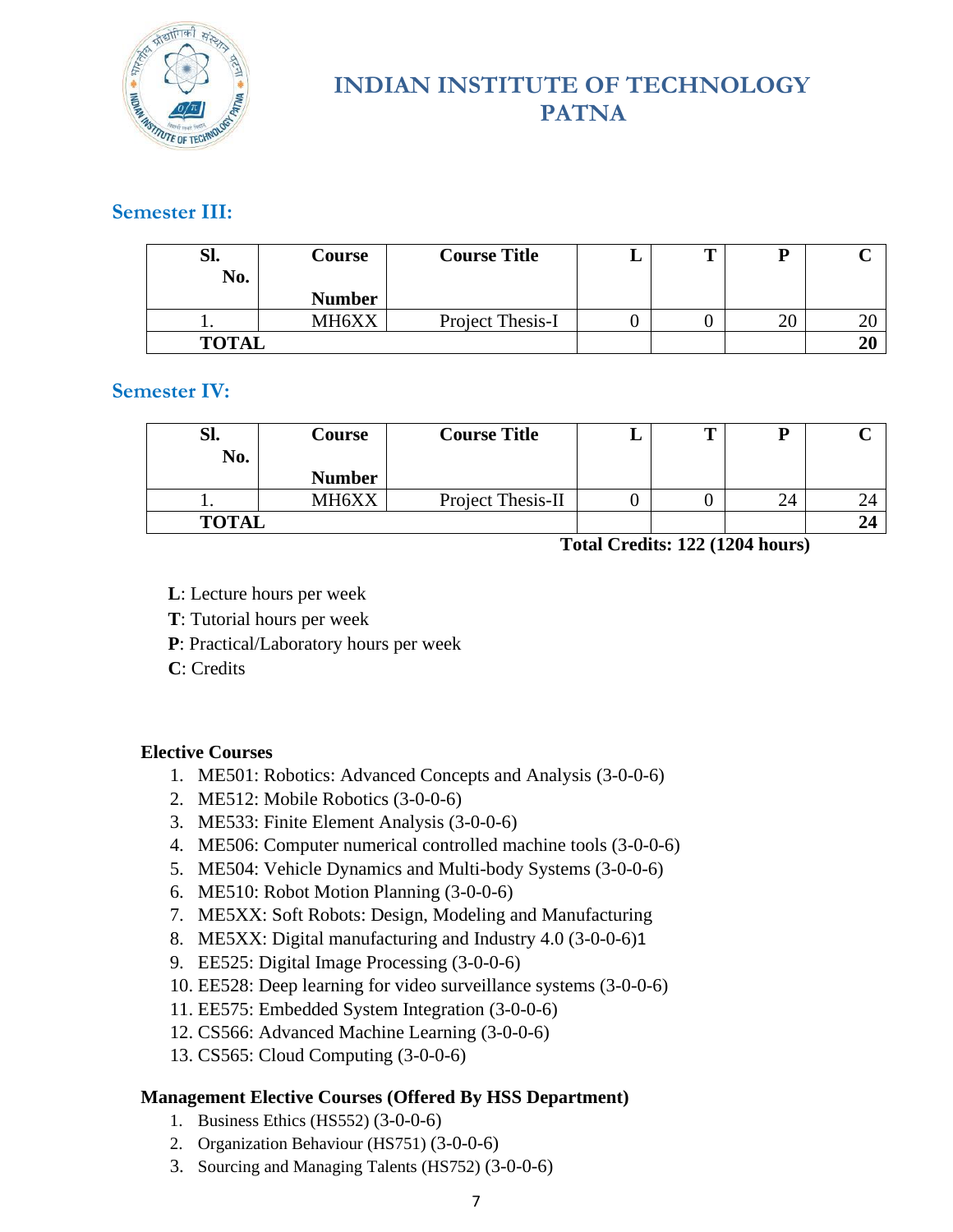

# **PG Diploma in Human Resource Management**

Department of Humanities and Social Sciences

## Indian Institute of Technology Patna

### **Overview of PG Diploma course in Human Resource Management**

Department of Humanities and Social Sciences offers a 1-year post-graduate program in Human Resource Management. This program has been designed for working professionals in people management roles. It aims to offer participants a comprehensive understanding of the challenges in managing human resources in the competitive business arena. As the course will be delivered online during weekends, it will provide the participants with the opportunity to upskill themselves without disengaging from their careers.

### **Eligibility Criteria and Admission Process**

- 1. This program is exclusively for working professionals.
- 2. The candidates should have a graduate degree in any discipline from a recognized university with at least 60% marks or 6.5 CGPA.
- 3. By the date of the application deadline, the candidate must have a minimum of three years of fulltime professional experience and be employed in the industry at the time of applying. Internship experience, teaching experience, and the experience before completing the earliest qualifying degree (as listed above) are not included as a part of this experience criterion.

## **Credit Structure**

Credits are assigned to the courses based on the following general pattern:

(a) A course with 3 lecture hours in a week will have 5 credits.

(b) Each term will last 12 weeks. Thus, to earn 5 course credits,  $3\times12=36$  lectures contact hours during the whole term are needed to be attended.

# Course Structure for PG Diploma Program in Human Resource Management

|                | Term 1                               |    |          |              |    |
|----------------|--------------------------------------|----|----------|--------------|----|
|                |                                      | L  | Τ        | Р            |    |
|                | <b>Business Communication</b>        | 2  |          | $\Omega$     |    |
| 2              | Individual Behavior in Organizations | 3  | $\Omega$ | $\Omega$     | 5  |
| 3              | <b>Business Economics</b>            | 3  | $\Omega$ | $\Omega$     | 5  |
| $\overline{4}$ | Leadership and Team Building         | 3  | $\Omega$ | $\Omega$     |    |
|                | Total                                | 11 | 1        | $\mathbf{0}$ | 20 |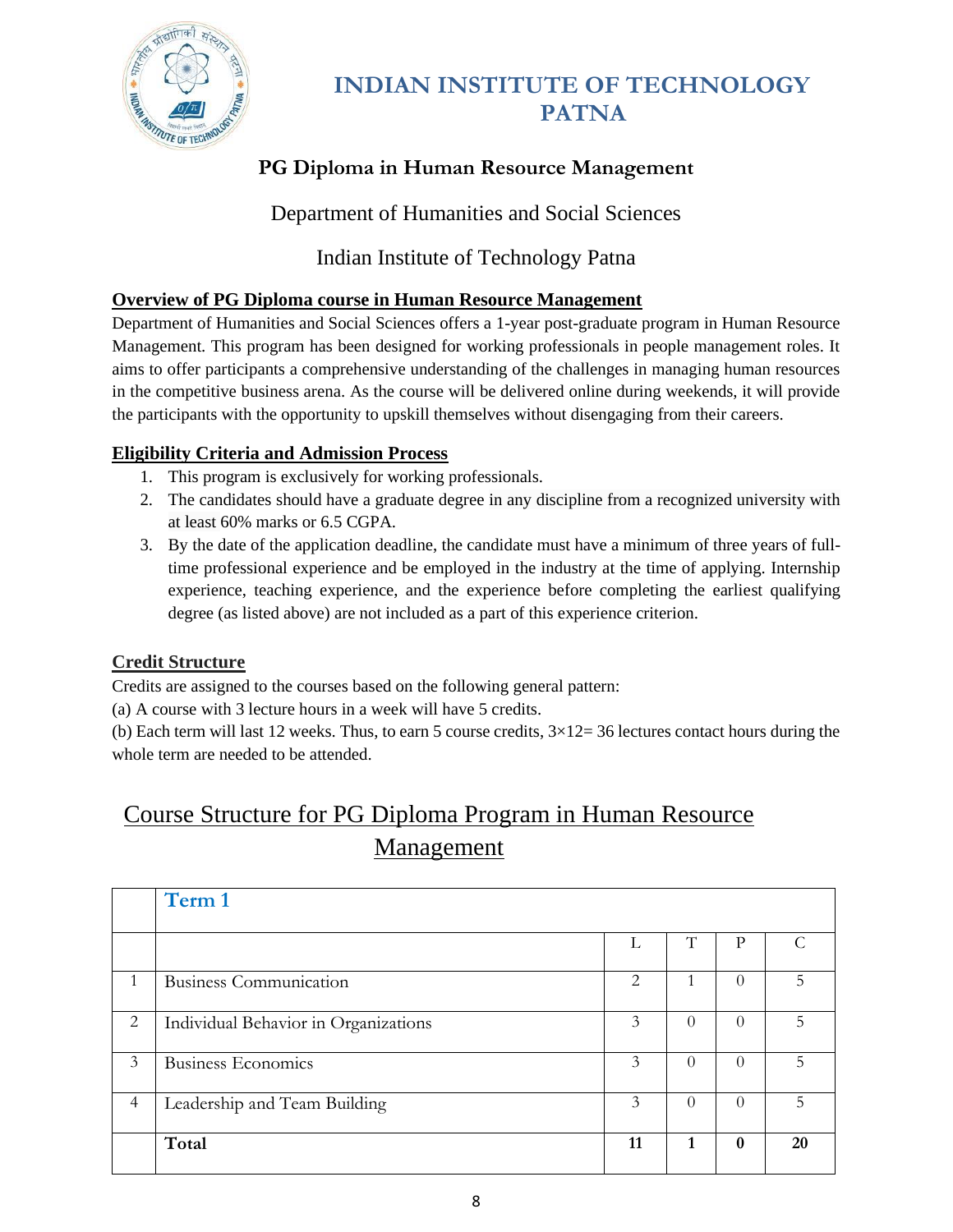

|                | Term 2                              |                |          |          |    |
|----------------|-------------------------------------|----------------|----------|----------|----|
|                |                                     | L              |          | Р        |    |
|                | Conflict Management and Negotiation | 3              | $\Omega$ | $\Omega$ | 5  |
| $\overline{2}$ | Sourcing and Managing Talent        | 3              | $\theta$ | $\theta$ | 5  |
| 3              | <b>Business Research Methods</b>    | $\mathfrak{D}$ |          | $\Omega$ | 5  |
| $\overline{4}$ | Behavioral Economics and Finance    | 3              | $\Omega$ | $\theta$ |    |
|                | Total                               | 11             | 1        | 0        | 20 |

|                | Term 3                                         |    |          |                  |    |
|----------------|------------------------------------------------|----|----------|------------------|----|
|                |                                                |    | Τ        | D                |    |
|                | <b>HR</b> Analytics                            | 2. |          |                  |    |
| 2              | Industrial Relations and Labor Legislations    | 3  | $\Omega$ | $\left( \right)$ | 5  |
| 3              | Organization development and Change Management | 3  | $\Omega$ | $\Omega$         |    |
| $\overline{4}$ | Performance and Compensation Management        | 3  | $\Omega$ | $\Omega$         |    |
|                | Total                                          | 11 |          | $\mathbf{0}$     | 20 |

| Term 4                |  |    |               |
|-----------------------|--|----|---------------|
| Project/Dissertation* |  | 24 | 24<br>credits |

**Total Credits: 84 (720 hours)**

- **L**: Lecture hours per week
- **T**: Tutorial hours per week

**P**: Practical/Laboratory hours per week

**C**: Credits

\* Optional, non-credit campus visit for 10 days for mentoring will be included